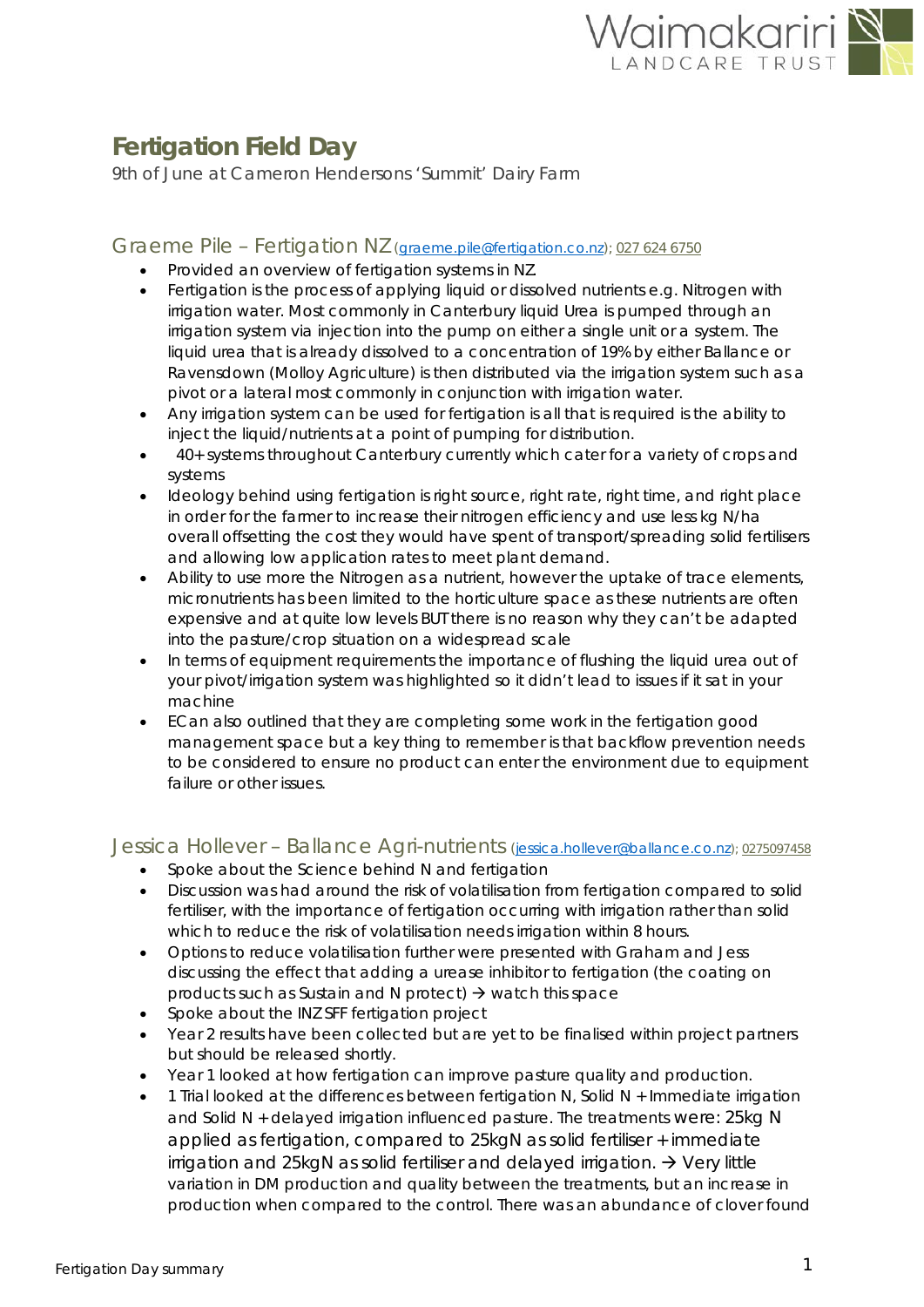

on the trial plot due to the historic species that had been planted for the trial work prior.

- 2 Trial looked at the difference of applying fertigation as a once-a-month rate (25kgN/ha) or a lower more frequent weekly rate (6.25kgN/ha). Again there were no differences found in the year one data between the 2 application rates.
- Year 2 looks to decrease the rate of kg N/ha applied down to 16-24kgN/ha to look at the difference, and also looking at fertigation only during the shoulder seasons with the idea of clover sustaining production throughout the summer.

# Cameron Henderson – Fertigation on farm

- Outlined the fertigation systems on farm. 2 Pivots at the moment have fertigation.
- 1 nearest the dairy shed has a supply via a 30,000l tank of liquid urea, the other has a 'tank' that goes with the pivot which can be refilled as required.
- Third pivot to get fertigation next season as well, has a corner arm to consider in the design and system.
- Utilises solid fertiliser and liquid fertiliser as part of the nitrogen strategy on farm as is often not irrigating in the early season months (August – October) or possibly not in the later part of the season (April-May)
- Maintenance fertiliser is still applied according to soil tests, so only liquid N via fertigation as a nutrient at the moment
- Cam outlined the potential ease of using phone and technology to manage and know the nutrients being applied.
- First full season in use will be next season on farm, but observations to date show no major difference in pasture production when compared to the normal nitrogen regime

#### Johan Joubert – Fertigation on farm and the SFF project [\(joubertj@landcorp.co.nz\)](mailto:joubertj@landcorp.co.nz)

- Outlined the SFF project on Pamu, which involves other industry partners. Key interest areas are loss rates (N leaching), utilisation and efficiency, reducing levels of N applied but maintaining pasture production/quality and considering the other on farm benefits
- Commercial viability is a key driver for ensuring that fertigation is successful
- Pivots have a liquid urea supplied to them via a trailer unit that gets towed out and hooked on to the pivot tower where it is then injected.
- Year 1 goals were ambitious to reduce N by 40%, which required careful management and hit some pitfalls
- Since the application rate has altered, but has been below what would be applied via solid fertiliser for the season and below the 190kgN/ha that regulation is bringing in.
- Johan commented that although not scientific the paddocks do appear to rebound quicker with the more frequent applications of N when compared to solid nitrogen.

# Harry – Atlas Ag Tow and Fert [\(atlasag@xtra.co.nz\)](mailto:atlasag@xtra.co.nz)

- Discussed how the Tow and Fert unit is used within there business as it can be used to apply a range of nutrients providing the 'solid' form is water soluble or dissolvable.
- Different from carting the product in an already dissolved form, the tow and fert can create liquid N based on dissolving a quantity of urea in the tank and directly applying. Therefore not carting water around, and able to utilise the often-cheaper raw solid fertiliser product.
- Dissolving time depended on the product but considered relatively quick, and allows the addition of other nutrients to the mix such as humates, micronutrients and biostimulants (Progibb).